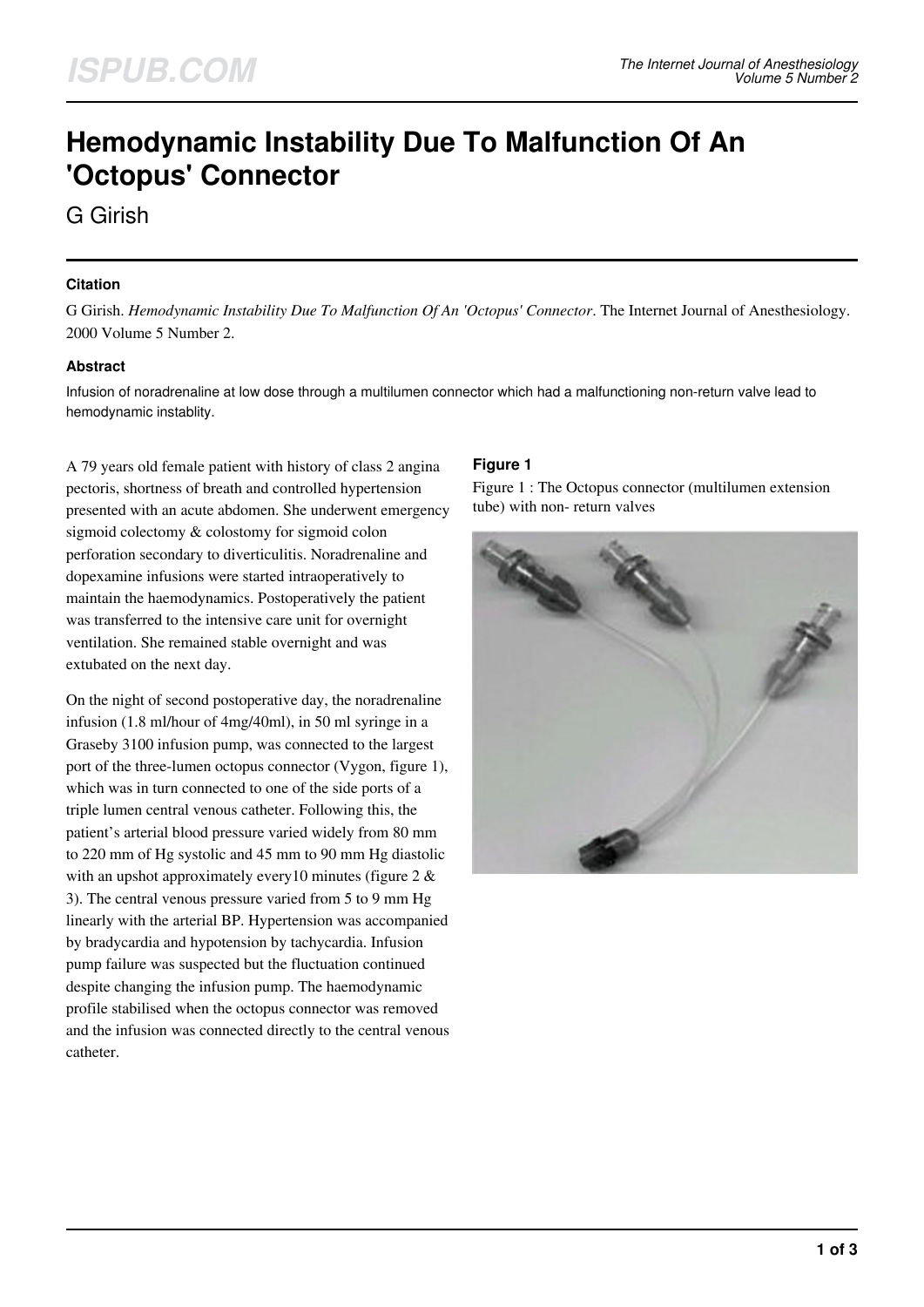### **Figure 2**

Figure 2 : The hemodynamic trend



## **Figure 3**

Figure 3. Trend Graph



There were no identifiable gross abnormalities in the octopus connector. A bedside test revealed intermittent obstruction to the flow through the connector, with a bolus (0.2 to 0.4 ml) delivery every 5-10 minutes.

The patient remained stable with no cardiac symptoms after this episode and was discharged from the intensive care unit on the following day.

## **DISCUSSION**

Infusion flow rate has been shown to vary with the type of syringe pump, the volume of syringe, antisyphon device, flow rate, backpressure, solution viscosity, infusion rates and compliance of the extension tubing. Infusion pumps have been shown to be inaccurate at a flow rate of  $1ml/hr$  ( $_1$ ) and tend to be more accurate at  $2ml/hr$  (2). Changing the infusion pump did not make any difference to the blood pressure fluctuation in our patient. Stickiness of barrel of syringe has been shown to affect the flow continuity  $\left( \frac{1}{3} \right)$ . A standard 50ml syringe, which was filled to 40ml, was used for the infusion and the same syringe was continued throughout.

The time from pressing the start button until the initial flow for each Infusion set (start-up time) has been shown to be significantly longer with the antisyphon sets compared with the control when used at a rate of 2ml/hour. This difference minimized with higher flow rate  $\binom{1}{4}$ . The time interval in the hemodynamic fluctuation corresponded to that of flow as confirmed by the bedside test. The calculated volume of boluses (0.15-0.30 ml) was less than the dead space volume of the non-return valve (0.47 ml). The stickiness of the nonreturn valve might have caused intermittent obstruction to the infusion leading to marked hemodynamic variations

This equipment malfunction could have led to an adverse outcome for the patient. We will avoid using nonreturn valve and extension tubing sets with inotrope infusions at low rate

#### **References**

1. Wood BR, Huddleston K, Kolm P. A comparison of infusion devices at 1 ml/hr Neonatal Intensive Care 1993;  $6(3)$ : 20-2.

2. Coley SC, Shaw PK, Leff RD. The performance of three portable infusion-pump devices set to deliver 2 ml/hr. Am J Health Syst Pharm 1997; 54(11): 1277-80

3. Dunster KR, Colditz PB. Flow continuity of infusion systems at low flow rates. Anaesth Intensive Care 1995;  $23(5): 605-9$ 

4. McCarroll C, McAtamney D, Taylor R. Alteration in flow delivery with antisyphon devices. Anaesthesia 2000; 55(4): 355-7